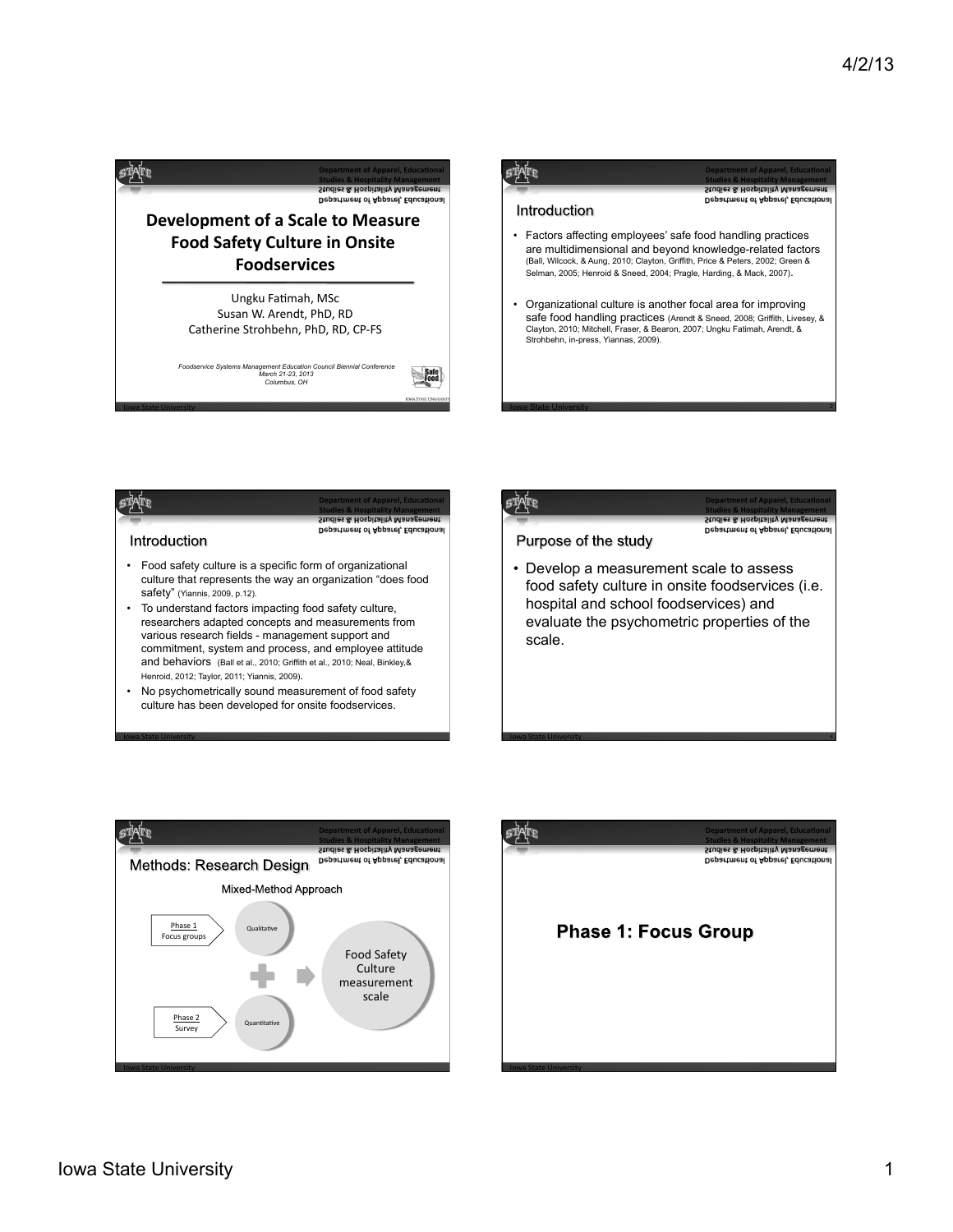









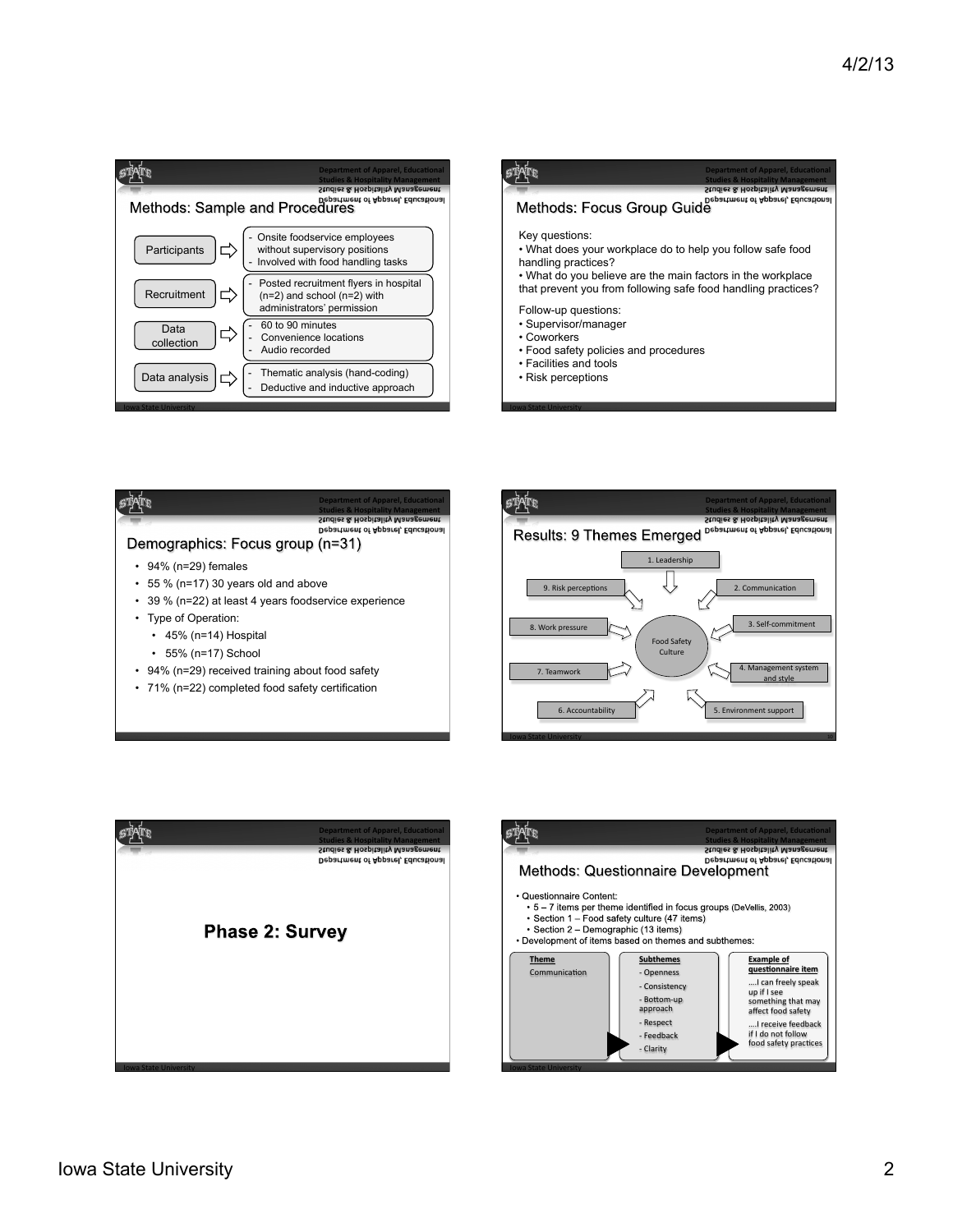

|                                                        | <b>Department of Apparel, Educational</b><br><b>Studies &amp; Hospitality Management</b><br>Studies & Hospitality Management<br>Department of Apparel, Educational |
|--------------------------------------------------------|--------------------------------------------------------------------------------------------------------------------------------------------------------------------|
|                                                        | Results: Demographics (n=582, 33.6% response rate)                                                                                                                 |
| $\cdot$ 90% (n=517) females                            |                                                                                                                                                                    |
| $\cdot$ 55 % (n=321) 50 years old and above            |                                                                                                                                                                    |
| • 54 % (n=317) at least 8 years foodservice experience |                                                                                                                                                                    |
| • Type of Operation:                                   |                                                                                                                                                                    |
| $\cdot$ 49% (n=287) Hospital                           |                                                                                                                                                                    |
| • 51% (n=295) School                                   |                                                                                                                                                                    |
| • 95% (n=554) received training about food safety      |                                                                                                                                                                    |
| 69% (n=396) completed food safety certification        |                                                                                                                                                                    |

| <b>Department of Apparel, Educational</b><br><b>Studies &amp; Hospitality Management</b><br>Studies & Hospitality Management<br><b>Department of Apparel, Educational</b><br><b>Results: Reliability and Validity</b> |                          |                                        |                     |                          |  |
|-----------------------------------------------------------------------------------------------------------------------------------------------------------------------------------------------------------------------|--------------------------|----------------------------------------|---------------------|--------------------------|--|
| <b>Factor</b>                                                                                                                                                                                                         | <b>Number</b><br>of item | Mean <sup>a</sup> $\pm$ SD $\parallel$ | Cronbach's<br>Alpha | Composite<br>reliability |  |
| Management and<br>coworkers' support                                                                                                                                                                                  | 10                       | $5.62 \pm 1.17$                        | 0.948               | 0.960                    |  |
| Communication                                                                                                                                                                                                         | 6                        | $5.82 \pm 1.12$                        | 0.922               | 0.949                    |  |
| Self-commitment                                                                                                                                                                                                       | 5                        | $6.54 \pm 0.75$                        | 0.908               | 0.928                    |  |
| Environment<br>support                                                                                                                                                                                                | $\overline{\mathbf{A}}$  | $6.31 \pm 0.91$                        | 0.903               | 0.908                    |  |
| Work pressure                                                                                                                                                                                                         | 3                        | $5.74 \pm 1.19$                        | 0.877               | 0.852                    |  |
| Risk judgment<br>aUsing a Likert-type scale from 1=Strongly Disagree to 7=Strongly Agree                                                                                                                              | 3                        | $5.51 \pm 1.43$                        | 0.753               | 0.793                    |  |







**Iowa State University** 

**Iowa State University**